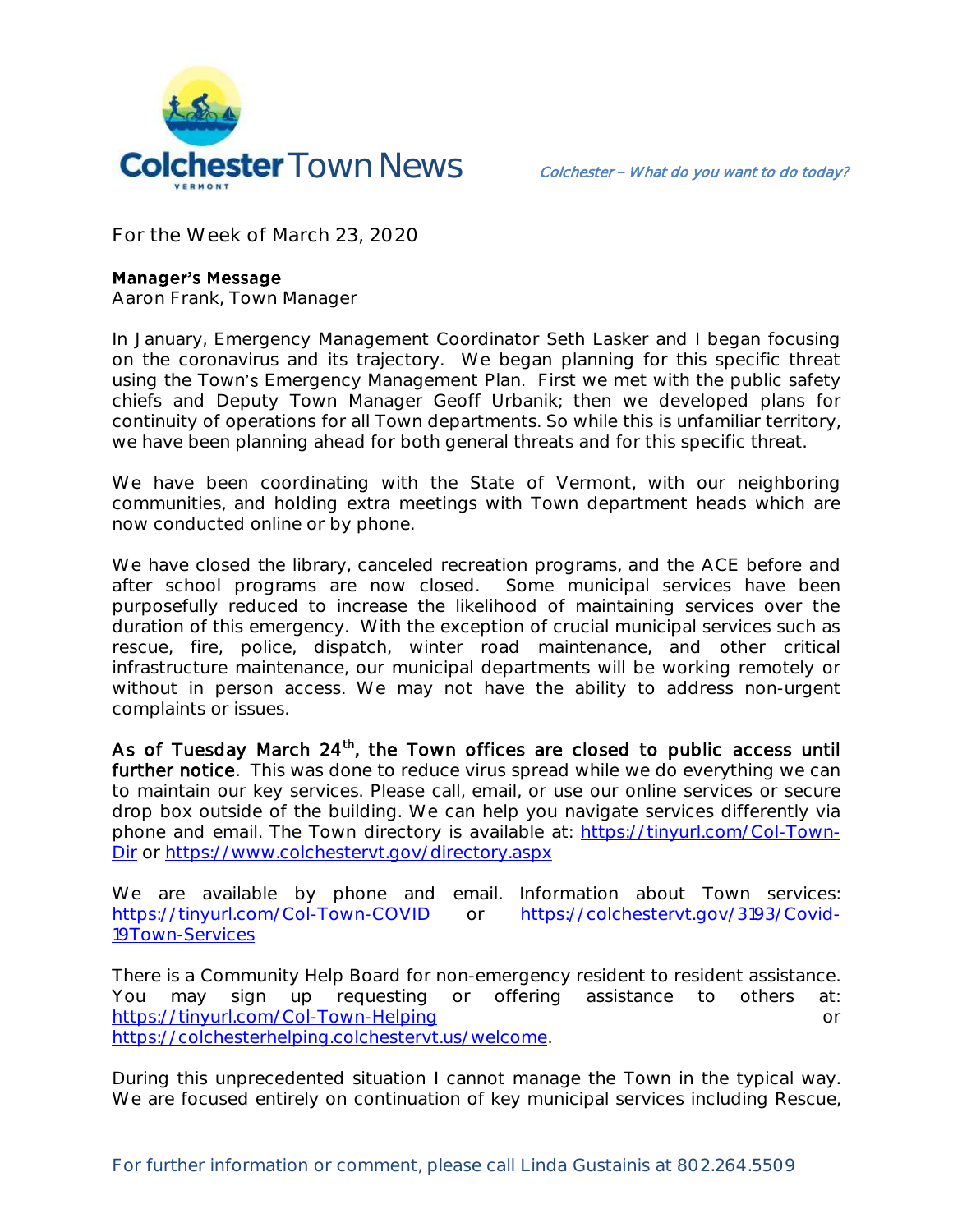

Fire, Police, public safety dispatch, Public Works services for road maintenance and other critical infrastructure as well the support groups including information technology, human resources, finance, emergency management and coordination of all services are resilient as well.

At the Selectboard meeting on March 17, 2020 I enacted a Declaration of Emergency for the Town of Colchester as follows:

The COVID-19 Pandemic is and is expected to continue to present an unprecedented wide range of challenges to the municipal services the Town offers to its residents and businesses.

Our primary role is expected to be to continue key municipal services such as Rescue, Fire, Police, winter road and infrastructure maintenance. We also need to support these services with the facilities and equipment necessary to provide these key resources. Some supports include: information technology, human resources, finance, treasurer, local public information, and coordination of these services at a time when we may see reduced staffing.

As we have done in Town-wide drills, staff may be called upon to work in different areas in different roles. The Emergency Management Ordinance is intended to formalize a different structure intended to use the Town's resources differently when faced with an emergency.

Therefore utilizing powers granted through The Town of Colchester Code of Ordinances Chapter 16 Emergency Management; effective with the reading of this declaration, I am declaring an emergency here in the Town of Colchester in order to exercise emergency powers to help protect the public health and safety of our community."

Having declared an emergency means that, in addition to being the Town Manager, I am your Emergency Management Director. Deputy Town Manager Geoffrey Urbanik is your Deputy Emergency Management Director. Seth Lasker continues his role as the Emergency Management Coordinator, with a focus on emergency services. Deputy Police Chief Jeff Barton is the Deputy Emergency Management Coordinator. Town-wide Fire Chief Steve Bourgeois has been crucial in providing guidance in response and protective measures to all three fire departments.

My first responsibility will be to respond to the current emergency, but I will provide information to the Selectboard on Town activities if and when meetings are cancelled. We will keep residents informed in the public and transparent manner that we have always done by disclosing items such as approved warrants on future meeting agendas.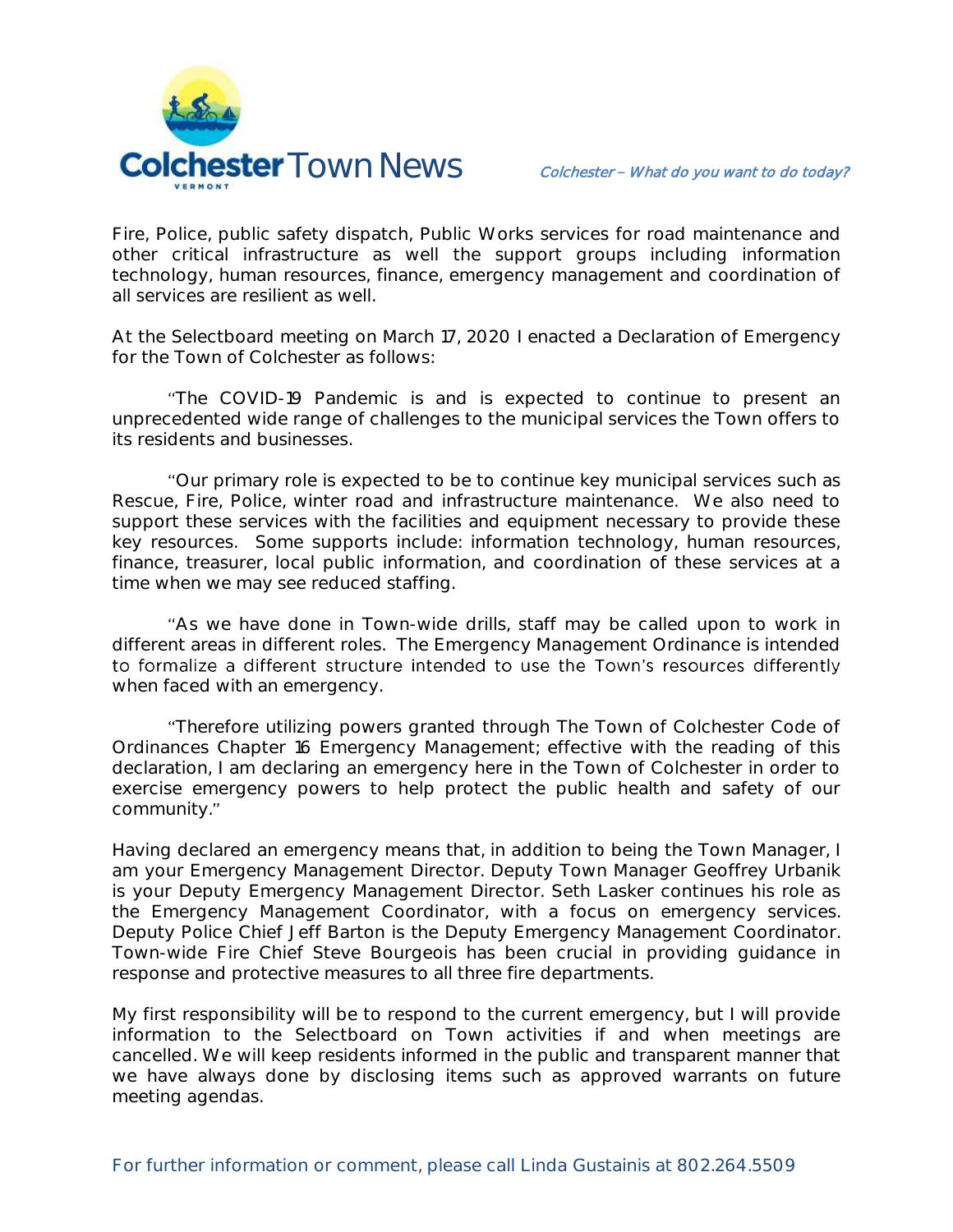

For more about the Town Manager visit <http://colchestervt.gov/manager> or call (802) 264-5509.

**Parks and Recreation Department Glen Cuttitta, Director**

## Town of Colchester Parks and Recreation Department Program Postponement and Cancellations:

As the Town of Colchester Parks & Recreation Department closely monitors the developments related to COVID-19 (coronavirus), we continue to follow recommendations and guidance from the Vermont Department of Health and the Centers for Disease Control. Combined with ongoing consultation with Town Administration, Parks and Recreation Staff and the Colchester School District, we have made the following decisions:

Effective immediately:

- All Parks & Recreation office staff will work remotely. They are available during the hours of  $7:30$ am -  $4:30$ pm, Monday - Friday, via email or phone. If you call a Town phone number for the Parks & Rec Dept., you will be connected to our staff. See below directory link.
- All programs offered by the Colchester Parks and Recreation are cancelled or postponed beginning March 16<sup>th</sup> through April 6<sup>th</sup>. If you are unsure of the status of your program, please call or email Colchester Parks & Recreation at the info listed below.
- The A.C.E. After School Programs at CMS, MBS, PPS & UMS will be closed as of Wednesday, March 18<sup>th</sup>. The earliest that the A.C.E. program could resume would be April 7<sup>th</sup>.
- Colchester Youth Lacrosse (CYL) season start date will be delayed until further notice.
- Colchester Playgroup held at the Colchester Meeting House is postponed until further notice.
- The Winter Concert at CHS scheduled for March 27 is cancelled. The annual Easter Egg Hunt at Bayside Park scheduled for April 11 is cancelled.

We recognize the disappointment and inconvenience this will cause our participants, families, and everyone in our community. We appreciate your patience during this unprecedented time as we all navigate through this pandemic. In an effort to encourage unity and keep our community engaged, programming staff are working on video projects that will be posted to their department social media and website. Anyone can follow and/or subscribe to these pages to enjoy the content. We will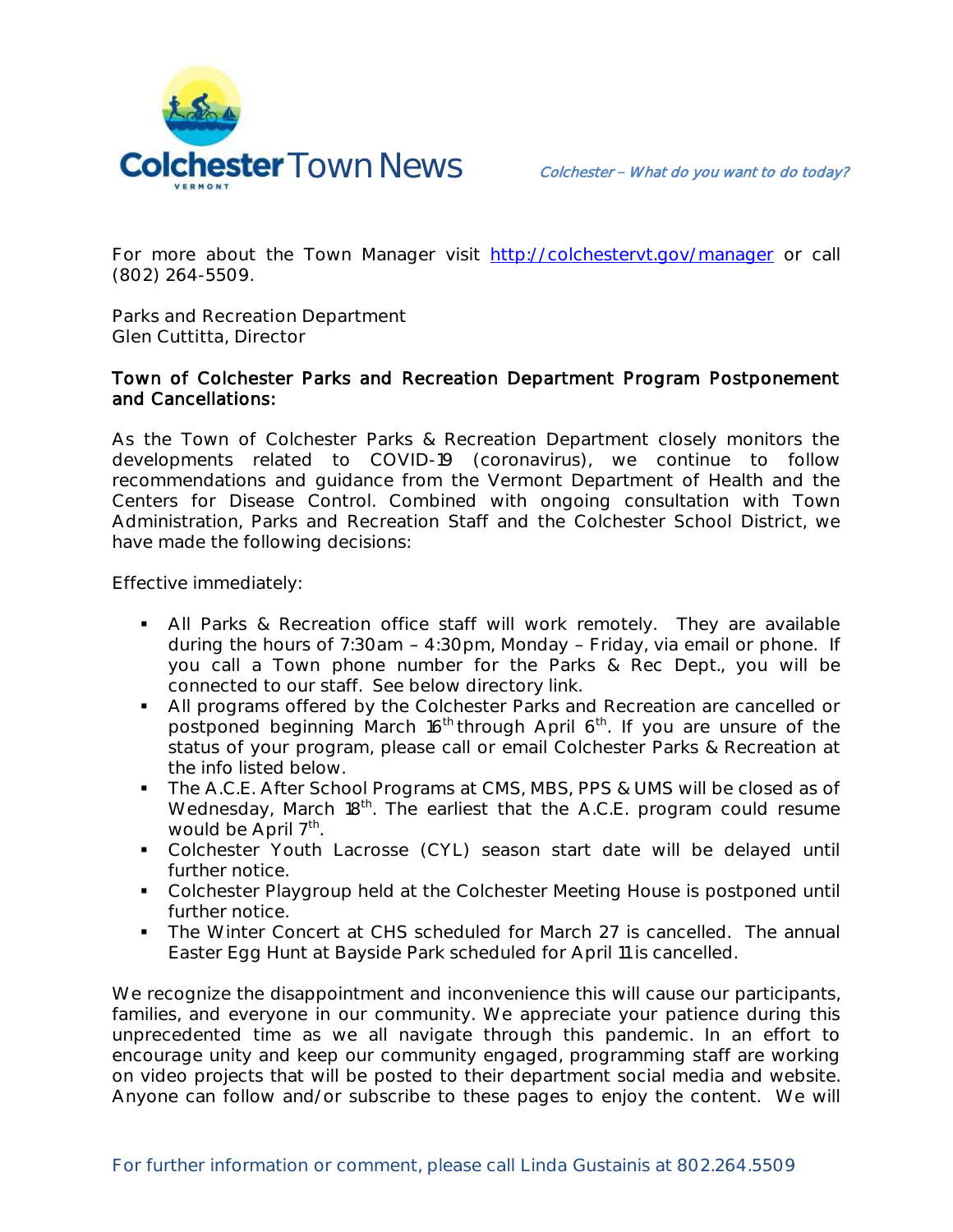

continue to communicate any updates and/or changes to our programs, classes, and events.

Contact Information: Colchester Parks and Recreation Department, 802-264-5641 or [recreation@colchestervt.gov](mailto:recreation@colchestervt.gov)

Parks & Recreation Staff Directory: [https://colchestervt.gov/Directory.aspx?DID=14.](https://colchestervt.gov/Directory.aspx?DID=14)

For more about Parks & Rec visit [http://colchestervt.gov/recreation](http://colchestervt.gov/Recreation/parksNRec.shtml) or call (802) 264-5640.

**Police Department Douglas Allen, Police Chief** 

Like the rest of the community, the members of CPD are adapting to the global pandemic and the declared states of emergency in our nation, state, and locality. We are in regular communication with other Town departments as well as our first responder and law enforcement partners with the goal of providing necessary public safety service to the community while keeping our staff, and those with whom we interact, as healthy as possible.

In keeping with that goal, we will be conducting as much interaction with callers by telephone if possible. If you need to see an officer and have one respond to a given incident, we will be practicing as much social distancing as possible. We ask for your understanding if an officer remains away from close interaction with people.

In addition to canceling scheduled training and unnecessary travel for our staff, we also have temporarily suspended our participation with Meals on Wheels. We did not want to expose their vulnerable clients to officers that must interact with others. We'd like to remind everyone of our "Hello, how are you?" program where we make daily check-in calls with those members of our community that need that support. We accept new sign ups at any time!

Since February 20th, CPD has responded to 934 calls for service. These calls resulted in 41 arrests for criminal violations including Fugitive from Justice, Burglary, and Criminal Driving with a Suspended License.

For more about Colchester Police Department visit<http://colchestervt.gov/police> or call (802) 264-5556 (non-emergency).

**Upcoming Town Meetings:** 

**Planning Commission:** 1st & 3rd Tuesdays of the month, 7:00pm. Next Meeting: 4/7 has been canceled.